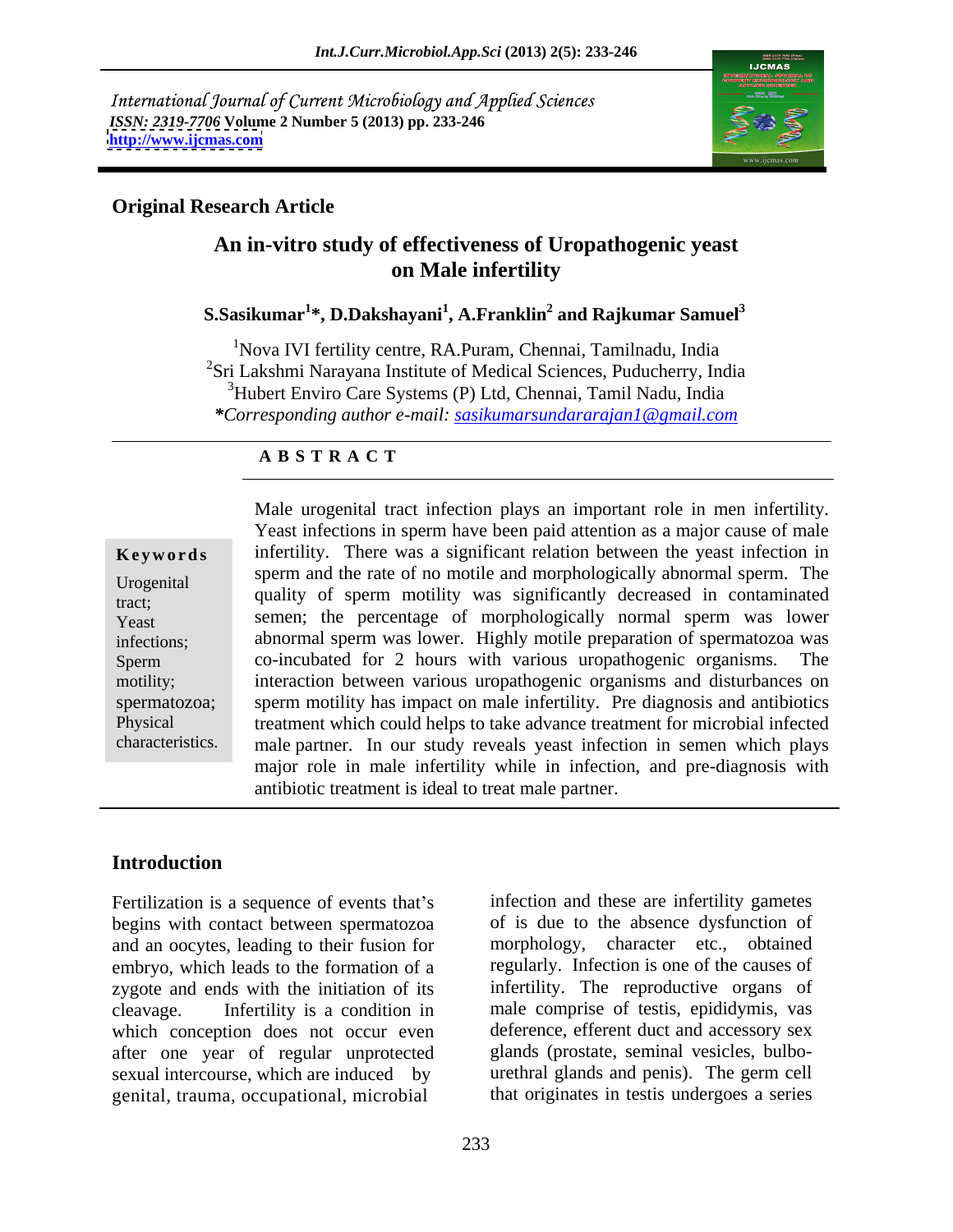of transformation within testis as well as individual variations exist that are also spermatozoa, capable of fertilizing the factors.

A sperm cell or spermatozoa [pl. spermatozoa in greek; sperm: semen and The bulk of ejaculate immediately turns zoon-alive] is the haploid cell that is the male gamete. It is carried in fluid called action of clotting enzymes and structural semen and is capable of fertilizing an egg proteins, seminogelin derived from cell to form a zygote. A zygote can grow seminal vesicles. The degradation of these into a new organism, such as a human. proteins by prostate specific antigen Sperm cells contain half of the genetic results in liquefaction of semen within 15information needed to create life. 20 minutes. Production of spermatozoa is Generally, the sex of the offspring is continuous throughout a man's life determined by the sperm, through the chromosomal pair, XX for female or life span within the male testicle they observed by Antoni Van Leeuwenhoek in cavity, they have a life span of 2 to 7 days. 1969. Sperm are produced in the The mature sperm cell is approximately seminiferous tubules of the testis; the 60μm long and completely enveloped by differentiation of spermatids into sperm cells is called spermiogenesis. It corresponds to the final part of **A normal sperm should have following** spermatogenesis and comprises the **parameters (Table-1)** following individual processes the

**Nuclear condensation:** Thickening and reduction of the nuclear size, condensation of the nuclear contents into the smallest space.

(acrosome) containing enzymes that play an important role in penetration through the pellucid zone of the oocytes.

**Cytoplasmic reduction:** Elimination of all unnecessary eytoplasm.

During sperm cell production considerable

the rest of the reproductive tract to form partially influenced by psychological oocytes. This process takes about 70-80 sperm cells are produced. It is said that in days (Pandiyan, 1999). each ejaculate an average number of 50- XY' for male sperm cells were first remain for a month. Once in the uterine Per day roughly 100 million 200 million sperm cells. Cells are present (WHO standard value; over 40 million). into a gelatinous coagulum because of the proteins, seminogelin derived from however each spermatozoa has a limited the plasma membrane.

# **parameters (Table-1)**

partially preoceed at the same time. The head or core contains the genetic information. The neck is the engine that gives the power. The tail is the element that allows movement.

**Acrosome formation:** Forming a cap Length 3 to 6 microns, Diameter 2.5 to 3.5 **Head:** Smooth and oval configuration, Length <sup>3</sup> to <sup>6</sup> microns, Diameter 2.5 to 3.5 microns. Acromosome must comprise 40- 70% of the sperm head.

**Flagellum formation:** Generation of the sperm cell tail. 1.5 micron length. No eytoplasmic droplet **Mid-piece:** Slender, axially attached. Less than 1 micron in width and approximately larger than 50% of the size of the sperm head. **head.** 

> **Tail:** Single, unbroken, straight without or coil. Appromimately  $45 \mu m$  is length.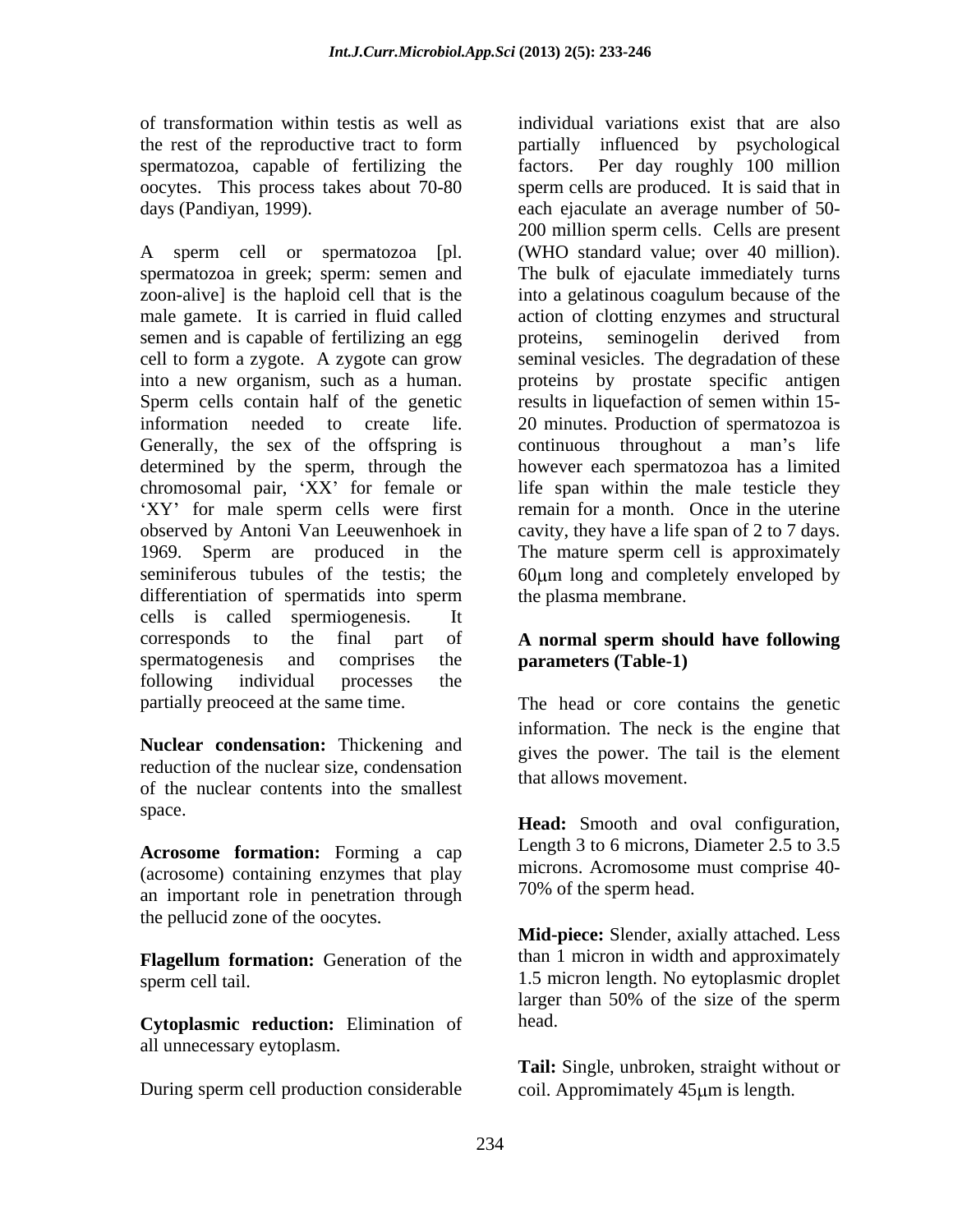| <b>Parameters</b> | Normal range          |                                                                                          |
|-------------------|-----------------------|------------------------------------------------------------------------------------------|
| Volume            | ≥ 2ml                 | <b>Functional</b><br>problems:<br>Impotence,<br>problems, due to injury or<br>testicular |
| pH                | $7.2 - 8.5$           | difficulties<br>ejaculation,<br>disease,<br>in                                           |
| Concentration     | $\geq 20 \times 10^6$ | antibodies<br>hinder normal<br>that<br>sperm                                             |
| Motility          | 50%                   | activity.                                                                                |
| <b>WBC</b>        | $\leq 1 \times 10^6$  |                                                                                          |
| Morphology        | $\geq 30\%$           | Idiopathic infertility: Infertility due to                                               |

mbalance causes.<br>Semen analysis is still today a fundamental stage of male infertility diagnosis. But a semen analysis with normal parameters does not assure male infertility. Except the cases of Abnormal sperm morphology 6% azoospermia, if does not distinguish fertile men, several parameters and the normal values of semen like viscosity, Immunological causes 3%<br>morphology and appearance are noted. A Sexual problems 2% specimen of semen is examined Azoospermia owing to obstruction 1% microscopically in the laboratory to determine the number of sperms as well as their size, shape and motility. Examination of the reproductive tract and The previous study reveals the male genital organs may necessary. WHO  $4^{15}$  accessory sex gland infections are edition (1999) normal references used. considered to hazard for male infertility. edition (1999) normal references used. considered to hazard for male infertility.

unprotected intercourse is called infertility.

insufficient sperm count, abnormally alterations on sperm quality seem to be shapped sperm, sperm with poor motility.

**Table.1** Shows Parameters and Normal **Hormonal imbalance:** Lower production range of semen fo sex hormones due to physiological or genetic factors.

**Functional problems**: Impotence,  $\begin{array}{c|c}\n\hline\n\text{Volume} & \geq 2 \text{ml} \\
\hline\n\end{array}$  **runctional** problems. Impounded, disease, difficulties in ejaculation, antibodies that hinder normal sperm activity.  $pH$  7.2 - 8.5  $\frac{1}{2}$  disease difficulties in eigenlation disease, difficulties in ejaculation,<br>antibodies that hinder normal sperm Motility 50% activity.

> **Idiopathic infertility**: Infertility due to imbalance causes.

| Varicocele                                | 1/4 |
|-------------------------------------------|-----|
| Primary idiopathic testicular failure 10% |     |
| Male accessory gland infection 7%         |     |
| Abnormal sperm morphology 6%              |     |
| Other seminal fluid observations 4%       |     |
| Decreased sperm motility                  | 4%  |
| Immunological causes                      |     |
| Sexual problems                           |     |
| Azoospermia owing to obstruction 1%       |     |
| Endocrine and other causes                | 4%  |
| No demonstrable cause                     | 47% |

15 accessory sex gland infections are **Male infertility** from experimental and clinical studies The inability to conceive after a year of and immunologic events on spermatozoa. More than 30% of infertility cases are to spermatogenesis inhibition resulting attributed to the male factor alone i.e., from testicular damage, autoimmune fertility problems in men. Male infertility process induced by inflammation and could be caused by one or more of the leucocytospermia with its secondary following factors: influence on ejaculate parameters and with **Sperm disorders Sperm disorders seminal fluid due to decrease in the Azoospermia :** Semen contains no sperm motility, changes in morphology and **Oligospermia:** Semen has low or Various path physiologic concept evolving have began to explain the effects of yeast Besides the known indirect influence due to spermatogenesis inhibition resulting direct effect on the fertile properties of number of spermatozoa, suppression of fertilizing capacity are also considered. Several inflammatory and reactive alterations on sperm quality seem to be proven, many microorganisms are isolated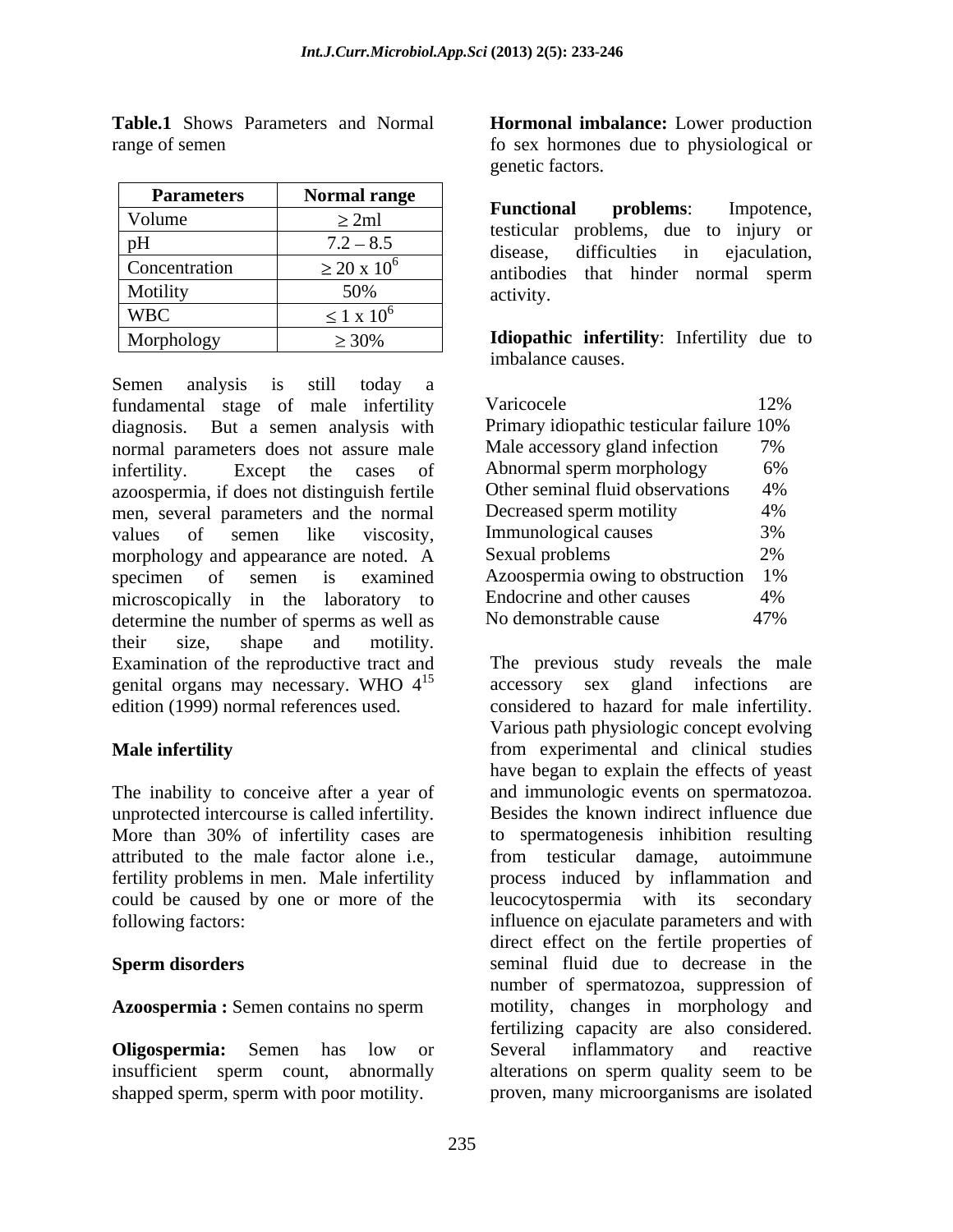from seminal fluid sample of infertile impairment of sperm function and/or patients, but the significance of yeast is uncertain because many males lack of yeast in semen does not necessarily symptoms associated with yeast infection signifies infection since yeast cells in the of the reproductive tract. Unfortunately it sperms may represent contamination, is not clearly established as to whether any of the organisams isolated actually cause infertility. The negative impact of some

The microorganism plays major role in the extracellular productions that immobilize The association of organism in sperm may oxidative burst burst from apart from various spermia which has been defence mechanisms. ROS produced *Stphylococcus aureus, Enterrococci, Eschrichia coli, Staphylococcus epidermis*

Semen is a mixture of spermatozoa and fluids derived from the epididymis and the bulbo urethral, and prostate glands **Teratozoospermia:** The ejaculate (Mawhinneg, 1983). Each of the areas, that contribute to a semen sample are sufficient motility but less than 30% considered sterile areas, yet the culturing of semen for yeast is usually positive (Hilher *et al.,* 1990) although sterility of the internal urethra is maintained primarily by the normal flow of Urine, the distal enjaculate with less than 40 million urethra is not considered a sterile area, infections process may lead to morphology and less than 50% progressive deterioration of spermatogenesis, motility.

obstruction of the seminal tract, detection colonization or infection (Bar-Chama fiseh 1993; Purves and Christiansen 1996).

microorganisms relevant to genital Acute and chronic infections of the genital infections on sperm function has been urinary tract may play a role contributing claimed but could not actually be in male factor infertility. In the male confirmed (Mustsfa berktas *et al*., 2006). genital tract reactive oxygen species are no demonstrable cause of infertility by, ROS involved in the regulation of sperm inhibiting sperm motility, Secreting function such as capacitation and the the sperm, Agglutinating spermatozoa, excessive ROS production, resulting in an also result in chromosomal. Abnormalities neutrophils/macrophages as a first lone known for long time. The most commonly during infections of the testis and found organisms in infertile males was epididymis is especially harmful to *Candida albicans, Candida tropical is,* Spermatozoa due to the longer contact and *Cryptococcus neoformans, Saccaromyces* the lack of antioxidant protections. Cerevicieae and other bacterial like Cytokines play an important role in *Gonococci, Klebsiella, Pseudomonas* involved in numerous physiological and *aeruginosa, Ureaplasma urealyticum,* pathological processes and have important *Mycoplasma hominis, Streptococci,* functions in the reproductive physiology (Golshnai *et al.,* 2006) *et al*., 1994) there in evidence that some of generated by spermatozon and leucocytes including neutrophils and macrophages. acrosome reaction. Infection lead to an oxidative burst from defence mechanisms. ROS produced intercellular communication. They are of men (Rees, 1992 Rutanen 1993, Fiocchi these polypeptide are directly involved in the regulation of testicular .

> **Teratozoospermia:** The ejaculate contains sufficient spermatozon sufficient motility but less than 30% normal morphology.

**Oligoasthenozoospermia:** disturbance of all the three variables, the spermatozon less than 30% normal motility.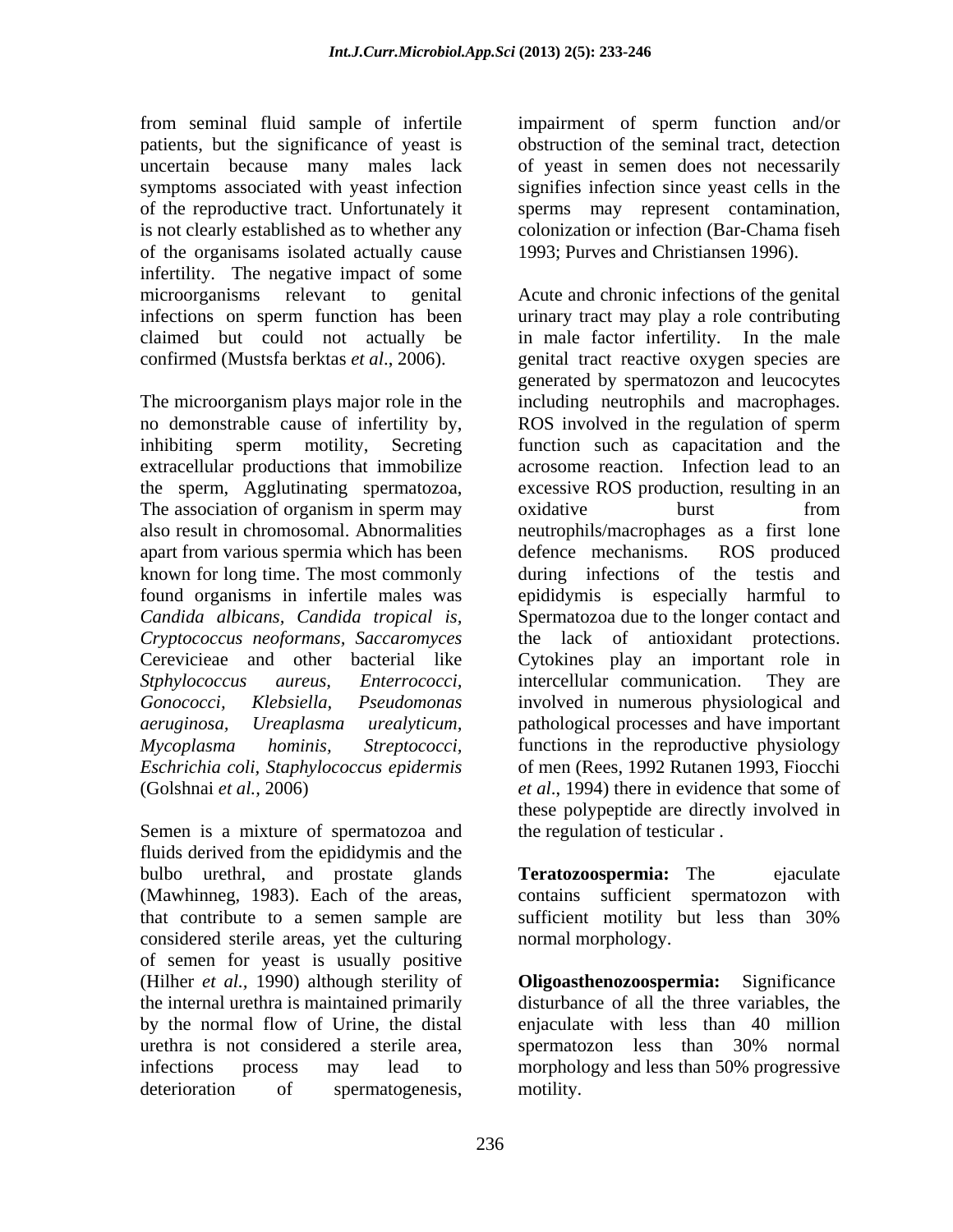**Azoospermia:** No spermatozon in the obtained from out patients with ejaculate, which is the direct indication for eenitourinary tract infection. *Candida* 

**Nechrospermia:** All sperms present in semen are dead.

**Globospermia:** The ejaculate that Billroth infertility centre were collected in contains the sperms with reacted the clinic, by masturbation after 3 days acrosome, which shows the round headed abstinence period, patient should not take

The presence study deals with, the effects of certain uropathogenic organisms within less than 10 minutes and kept in the (*Candida aibicans, Candida tropicalis, Cryptococcus neoformans, Saccaromyces cereviceae* and bacteria like *Staphylococcus aureus, Pseudomonas aeruginosa, Escherichia coli, Klebsiella* Collected samples were subjected to the *pneumoniae, Mycoplasma hominis*) on human sperm motility characteristics were morphological characters of sperm (Table studies in vitro, semen sample were 2). aseptically obtained from the set of the set of the set of the set of the set of the set of the set of the set o Normozoospermia patients, the required uropathogenic yeast were obtained from out patients with genitourinary tract infection, sperm suspension was incubated allowed to liquefy for 45 minutes. Color of with various unrpathogenic yeast at the sample is observed. Volume of total various concentration and incubation. The semen ejaculation is measured – pH of the effectiveness of yeast on sperm motility semen was checked by use of the specific was examined. These parameters were parameters were

# **Materials and Methods**

The semen specimen was obtained from normozoospermia donors by means of masturbation in sterile manner, and following selected uropathogenic yeast

ejaculate, which is the direct indication for genitourinary tract infection,*Candida*  donor semen. The same series albicans, albicans, candida tropicalis, **Aspermia:** No ejaculate. obtained from out patients with *albicans, Candida tropicalis, Cryptococcus neoformans, Saccharomyees cerevisiae.*

## **Semen collection**

sperms due to acrosome failure. any antibiotic from one week before **Leucospermia:** The ejaculate wash their hands and genital area with contains more than 1 million WBC. soap and saline water. Samples were Semen sample of 40 patients attending to collecting the sample, and patients must collected in sterile plastic containers. The samples were delivered to the laboratory incubator adjusted to body temperature.

## **Spermatozoa analysis**

analysis of microscopic, physical and 2).

## **Analysis of physical characters of semen**

After the collection of samples, it is pH paper. These parameters were compared with the normal semen parameters to find the abnormalities in sperm (Table 3).

## **Study material Study material Study material sperm motility** sperm motility **Microscopic observation of semen sperm motility**

Sperm motility was evaluated soon after liquefaction,  $10\mu l$  of thoroughly mixed semen is placed on a Makler counting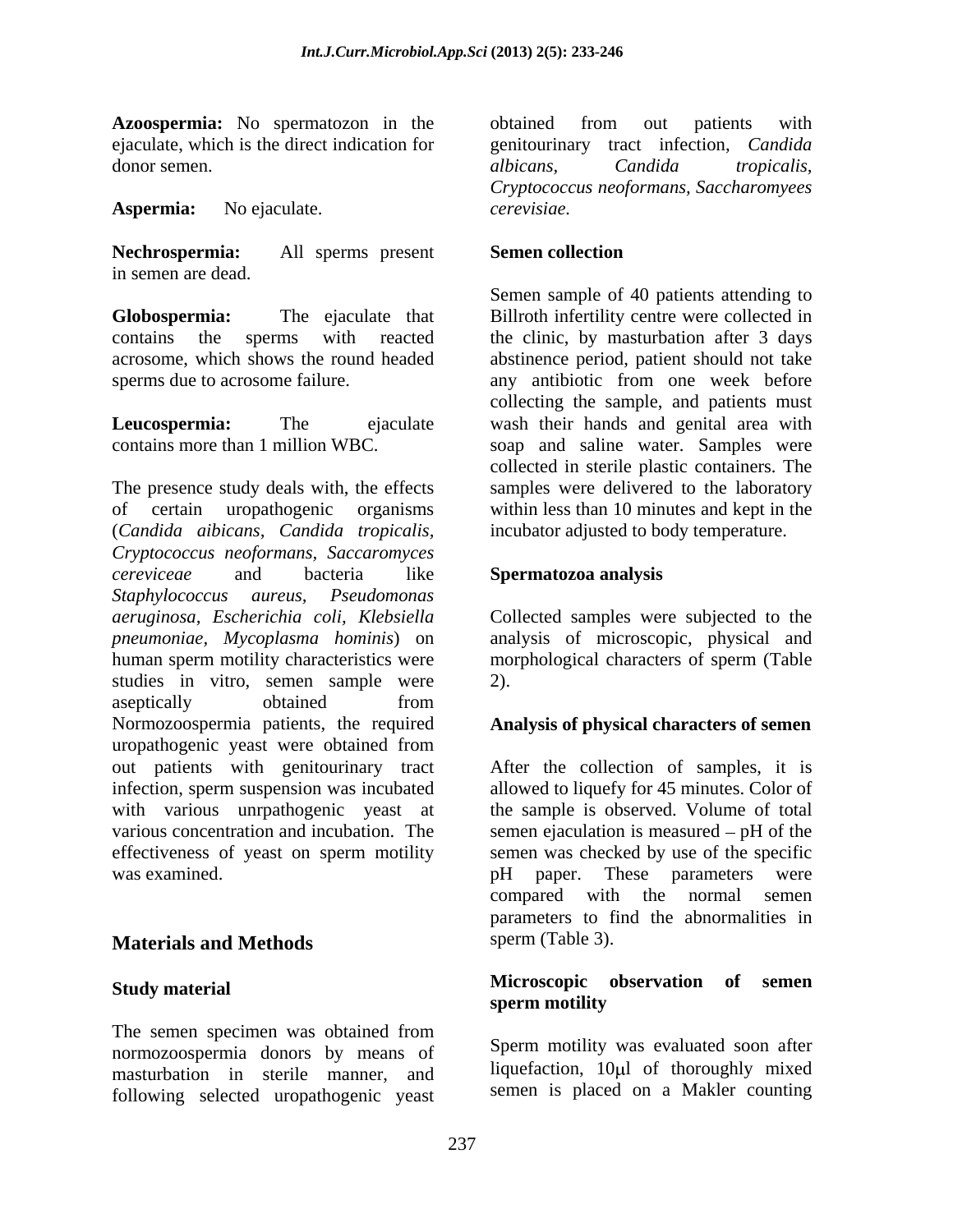chamber and the cover slip placed on it **Microbiological investigation of infertile** and the motility was observed as the **patient semen** average percentage of sperm moving in atleast four random high power **Culture Plate Method** microscopic fields. The quality of motile motile spermatozoa and ranged from 4 comes to Billroth fertility research centre, (excellent forward progression) to 0 (no movement). A forward progression of 4 is moving in a straight line. A forward progression of 3 is denoted to spermatozoa semen sample obtained from the infertile similarly moving linearly but a slower patient was streaked on the above medium similarly moving linearly but a slower displacement or to varying degrees while a incubation, the microbial colony motion without progression. Zero recorded. progression represented no movement at

# **Calculation of motile and immotile**

per cubic mm counted motile. Immotile sperms in vertical 10 squares were subjected to the formula and the<br>parcentage of motility and total sperm and  $\bf{An}$  in vitro experiment on sperm percentage of motility and total sperm **An In**<br>count is format out **motility** count is format out.

percentage/Number of sperms X 100

Total Sperm count  $=$  Number of motile

was taken out for count, other than the concentration varying from  $2x10^{\circ}-2 \times 10^{\circ}$ <br>spermatozoa the presence of round cells microorganisms/ml. Uninfected spermatozoa the presence of round cells, red blood cells and yeast contamination were noted when spermatozoa count was made. examined after 30 minutes, 1 hour, 1½

# **patient semen**

## **Culture Plate Method**

sperm movement was classified based on A routine microbiological investigation of the pattern displayed by the majority of semen was carried out for patient who denoted to spermatozoa moving rapidly from the infertile patient was streaked on velocity. Sperm movement with a forward in sterile manner. The plates were progression of exhibited angular incubated at 37<sup>o</sup>C for 24 - 48 hours. After progression of 1 is denoted only tail morphology on the plates were observed comes to Billroth fertility research centre, Chennai, Tamilnadu, India, to take treatment infertility. The sample obtained the following appropriate media. The semen sample obtained from the infertile patient was streaked on the above medium incubation, the microbial colony recorded.

## all (Table 2). **Staining for uropathogenic yeast and bacteria**

**sperm percentage** The uropathogenic organisms obtained The concentration is expressed in values were confirmed through Gram's staining from genitourinary tract infected patient were confirmed through Gram's staining method and Lacto phenol cotton blue (LPCB) staining method.

## **An in vitro experiment on sperm motility**

Number of motile sperms  $=$  Motility normozoospermia. Semen sample were sperms x volume 30 minutes the sperm suspension was When the volume of the semen sample infected with microorganisms in For this in vitro studies, reanalyzed used to evaluate sperm motility changes after co-incubation with various uropathogenic organisms. Within the first divided into portions each about 0.5 ml. These sub samples were artificially infected with microorganisms in concentration varying from  $2x10^3$ -2 x 10<sup>6</sup>  $3 \times 10^6$  $-2 \times 10^6$ microorganisms/ml. Uninfected suspensions of spermatozoa served as controls. In all samples sperm motility was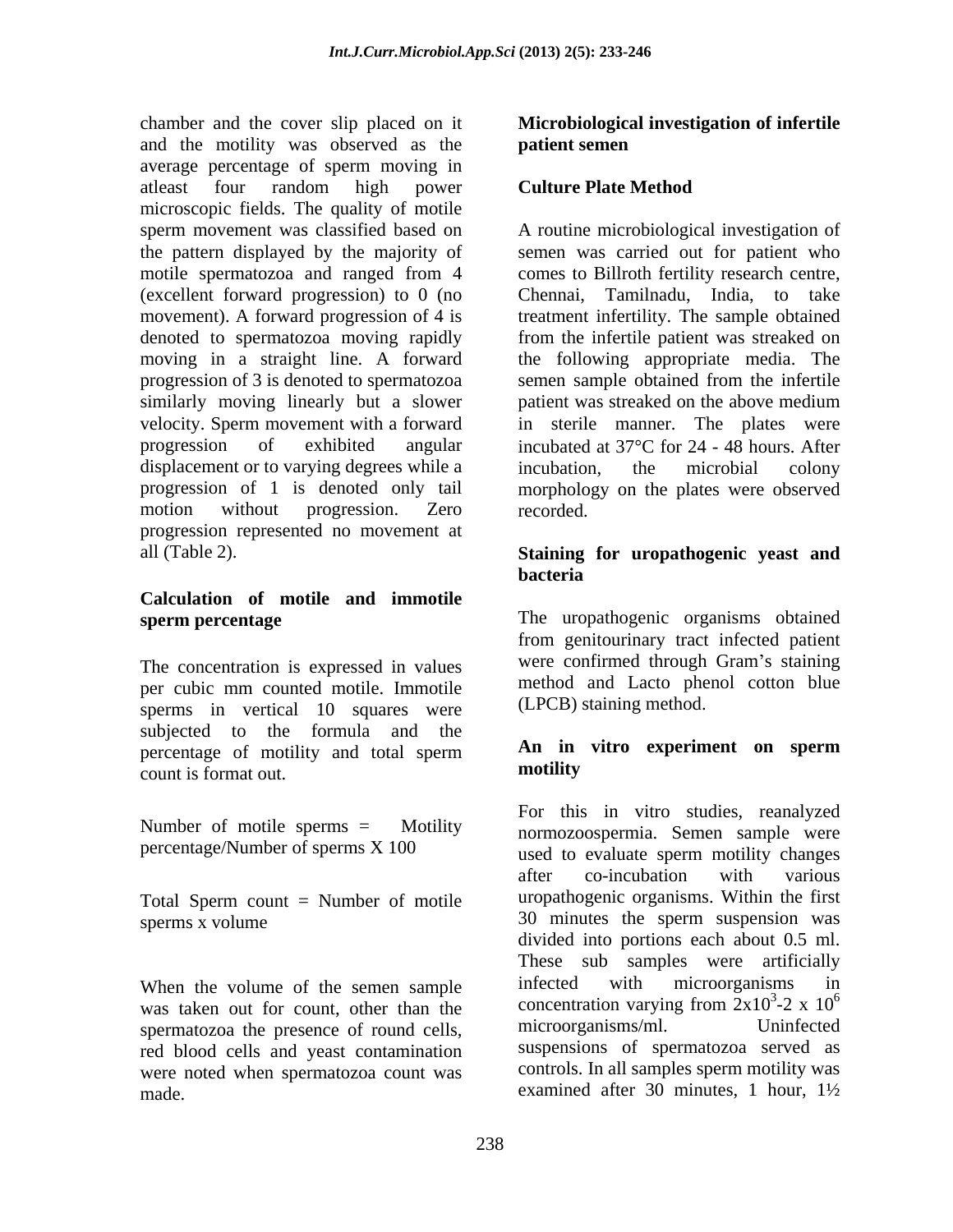hours and 2 hours. Thus in vitro deletions hours, the deleterious effect of the yeast effect of different microorganisms with was found to be significant at all different concentration on sperm motility were examined. To climinate the rapid<br>
growth of the microorganisms in the **Candida tropicalis** growth of the microorganisms in the incubator the infected semen specimens<br>
Table 5 experimentally shows that were kept at room temperature after being<br>
candida tropicalis strain indicated infected as were controls. *Candida albicans, Candida tropicalis,*  parameter from the 1½ an hour incubation. *Cryptococcus neoformans, Saccharomyees crevisiae, Staphylococcus aureus,* specimen with concentration of  $2x10^3$ , *Escherichiacoli and Klebsiella pneumonia*  $\frac{3p}{2x10^4}$ ,  $\frac{2x10^5}{2x10^5}$ , and  $\frac{2x10^6}{2x10^6}$ were used as microbial agents. These are microorganisms/ml significantly the most frequently encountered strains in decreased. semen culture and are known as agents that cause urinary tract infections.

Motility changes in each sample were recorded and clarify the real effect of the same agent in various concentrations on motility. The motility index (Ml), defined as the sum of degree 3 and 4 motilities was

## **Results and Discussion Results and Discussion**

Mean patient age was 33.2 years, with a range of  $28 - 38$  years sperm concentration ranged from 67 million to 190 million, with a mean of 122 million,<br>detected in the samples with even from the mean of initial motility index was calculated to be 79.6%, in the absence of infectious agents, the motility index was calculated after being infected with Klebsiella pneumonia selected uropathogenic organisms in concentrations varying from  $2x10^3 = 2x10^6$ microorganisms/ml and different and  $\frac{1}{2}$  and  $\frac{1}{2}$  and  $\frac{1}{2}$  and  $\frac{1}{2}$  and  $\frac{1}{2}$  and  $\frac{1}{2}$  and  $\frac{1}{2}$  and  $\frac{1}{2}$  and  $\frac{1}{2}$  and  $\frac{1}{2}$  and  $\frac{1}{2}$  and  $\frac{1}{2}$  and  $\frac{1}{2}$  and  $\frac{$ incubation time ranged from ½ an hour to

Table 4 shows during the incubation concentration of  $2x10^3-2x10^6$  Microbial infection are thought to be microorganisms/ml there was significant decline in the percentage of spermatozoa with forward motion, from  $\frac{1}{2}$  an hour to 2 those from fertile men.

concentration, after ½ an hour incubation.

## *Candida tropicalis*

Table 5 experimentally *Candida tropicalis* strain indicated significant influence on sperm motility However 2 hours incubation of fresh 3 specimen with concentration of  $2x10^3$ ,<br> $2x10^4$ ,  $2x10^5$ , and  $2x10^6$  $2x10^5$ , and  $2x10^6$ 5 and  $2v10^6$  $, \qquad \text{and} \qquad 2x10^6$ 6 microorganisms/ml significantly decreased.

## *Cryptococcus neoformans*

determined. microorganisms/ml, interestingly 1 hour Table 6 indicates that, sperm motility was moderately affected even from the 1 hour of incubation of fresh specimen with concentration of  $2x10^4$ ,  $2x10^5$ , and  $2x10^6$  $^{4}$   $2x10^{5}$  and  $2x10^{6}$ ,  $2x10^5$ , and  $2x10^6$  $5$  and  $2x10^6$ , and  $2x10^6$ 6 and 1 ½ hour incubation indicated very less significant decrease of motility.

# *Saccharomyces cerevisiae*

Table 7 shows the significant inhibitory effect of *Saccharomyces cerevisiae* was detected in the samples with even from minimal concentration from  $2x10^3$  to  $3 \text{ to }$ to  $2x10^6$  microorganisms/ml.

# *Klebsiella pneumonia*

 $\frac{3}{2}$  = 2x10<sup>6</sup>  $\frac{1 \text{ hour}}{1 \text{ hour}}$  hour. *Candida albicans* sperm motility was moderately affected Table 8 shows the moderate inhibitory effect to *Klebsiella pneumonia* was of  $2x10^3$  to  $2x10^6$  microorganisms/ml, comparatively other incubated specimen.

> found more frequently in semen samples of asymptomatic infertile patients then in those from fertile men.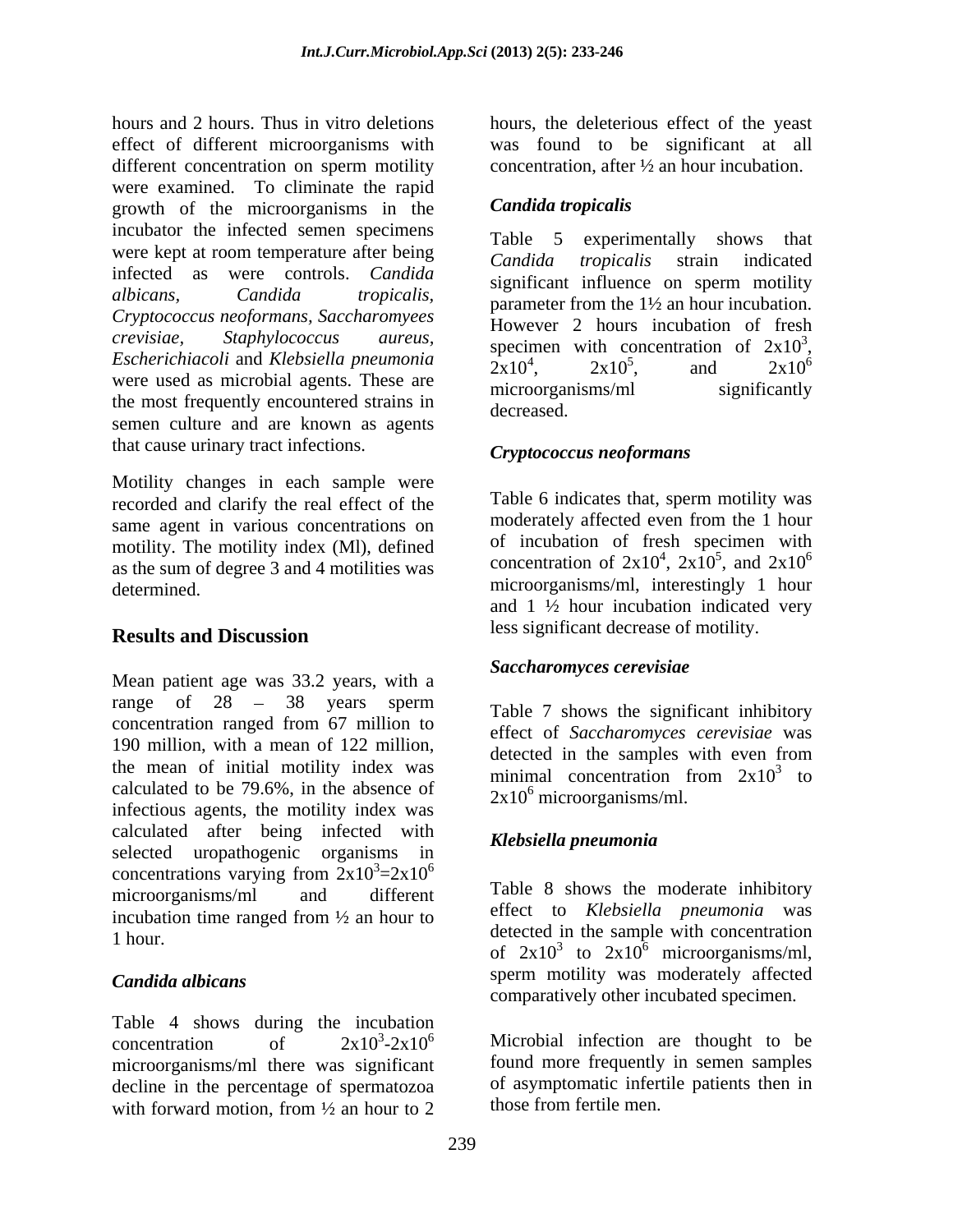| <b>S.No.</b> | Sample     | Age | <b>Sperm</b><br>Count<br><b>Million</b><br>Cubic | <b>Total</b><br><b>Motility</b> |                 | Active   Moderate   Sluggish   Immotile |                |                |
|--------------|------------|-----|--------------------------------------------------|---------------------------------|-----------------|-----------------------------------------|----------------|----------------|
|              | Patient    | 30  | 18                                               | 28                              | 12              | 16                                      | $\overline{0}$ | 72             |
| $\bigcap$    | Patient 2  | 40  | 14                                               | 41                              | $\overline{7}$  | $\mathbf{\tau}$                         | 30             | 67             |
|              | Patient 3  | 35  | $\overline{4}$                                   | 78                              | 25              | 40                                      | 50             | 15             |
|              | Patient 4  | 28  | 197                                              | 59                              | 17              | 30                                      | 13             | 41             |
|              | Patient 5  | 30  | 108                                              | 48                              | 9               | 33                                      | 6              | 52             |
| -6           | Patient 6  | 29  | 143                                              | 70                              | 6               | 53                                      | <sup>11</sup>  | 30             |
|              | Patient 7  | 31  | 60                                               | 77                              | $\mathfrak{Z}$  | 62                                      | 12             | 23             |
| 8            | Patient 8  | 37  | 157                                              | 54                              | $\overline{4}$  | 44                                      | 6              | 46             |
|              | Patient 9  | 38  | Nil                                              | Nil                             | Nil             | Nil                                     | Nil            | Nil            |
| 10           | Patient 10 | 36  | 2                                                | 50                              | $\overline{0}$  | 50                                      | $\overline{0}$ | 50             |
|              | Patient 11 | 30  | 123                                              | 73                              | $5\overline{)}$ | 54                                      | 14             | 27             |
| 12           | Patient 12 | 42  | 40                                               | 60                              | 8               | 15                                      | 37             | 40             |
| 13           | Patient 13 | 33  | $\overline{4}$                                   | 50                              | $\overline{0}$  | 25                                      | 25             | 50             |
| 14           | Patient 14 | 41  | 75                                               | 60                              | 16              | 22                                      | 22             | 40             |
| 15           | Patient 15 | 33  | 82                                               | 77                              | 26              | 39                                      | 12             | 23             |
| 16           | Patient 16 | 27  | 130                                              | 77                              | 28              | 37                                      | 14             | 25             |
| 17           | Patient 17 | 37  | 59                                               | 8                               | $\overline{0}$  | 8                                       | $\overline{0}$ | 92             |
| 18           | Patient 18 | 35  | 13                                               | 31                              | $\overline{0}$  | 23                                      | 8              | 69             |
| 19           | Patient 19 | 39  | 31                                               | Nil                             | Nil             | Nil                                     | Nil            | Nil            |
| 20           | Patient 20 | 36  | 131                                              | 86                              | 24              | 53                                      | $\mathbf Q$    | 14             |
| 21           | Patient 21 | 26  | 77                                               | 55                              | 13              | 50                                      | 12             | 45             |
| 22           | Patient 22 | 35  | 22                                               |                                 | $\overline{0}$  | $\Omega$                                |                | $\overline{0}$ |
| 23           | Patient 23 | 41  | 71                                               | 45                              | $5\overline{)}$ | 15                                      | 25             | 55             |
| 24           | Patient 24 | 36  | 131                                              | 86                              | 24              | 53                                      | $\Omega$       | 14             |
| 25           | Patient 25 | 35  | 75                                               | 60                              | 16              | 22                                      | 22             | 40             |
| 26           | Patient 26 | 27  | 64                                               | 61                              | 9               | 44                                      | 8              | 39             |
| 27           | Patient 27 | 44  | 97                                               | 54                              | $5\overline{)}$ | 27                                      | 22             | 46             |
| 28           | Patient 28 | 38  | 67                                               | 69                              | 30              | 35                                      | $\overline{4}$ | 31             |
| 29           | Patient 29 | 36  | 15                                               | 20                              | $\overline{0}$  | 13                                      | $\mathcal{I}$  | 80             |
| 30           | Patient 30 | 29  | 140                                              | 80                              | 30              | 37                                      | 13             | 20             |
| 31           | Patient 31 | 33  | 62                                               | 58                              | 34              | 36                                      | 21             | 22             |
| 32           | Patient 32 | 40  | 59                                               | 50                              | 32              | 30                                      | 20             | 18             |
| 33           | Patient 33 | 31  | 69                                               | 54                              | 37              | 31                                      | 23             | 20             |
| 34           | Patient 34 | 28  | 124                                              | 82                              | 29              | 51                                      | 10             | 9              |

Table.2 Semen Parameter Analysis - Motility Counting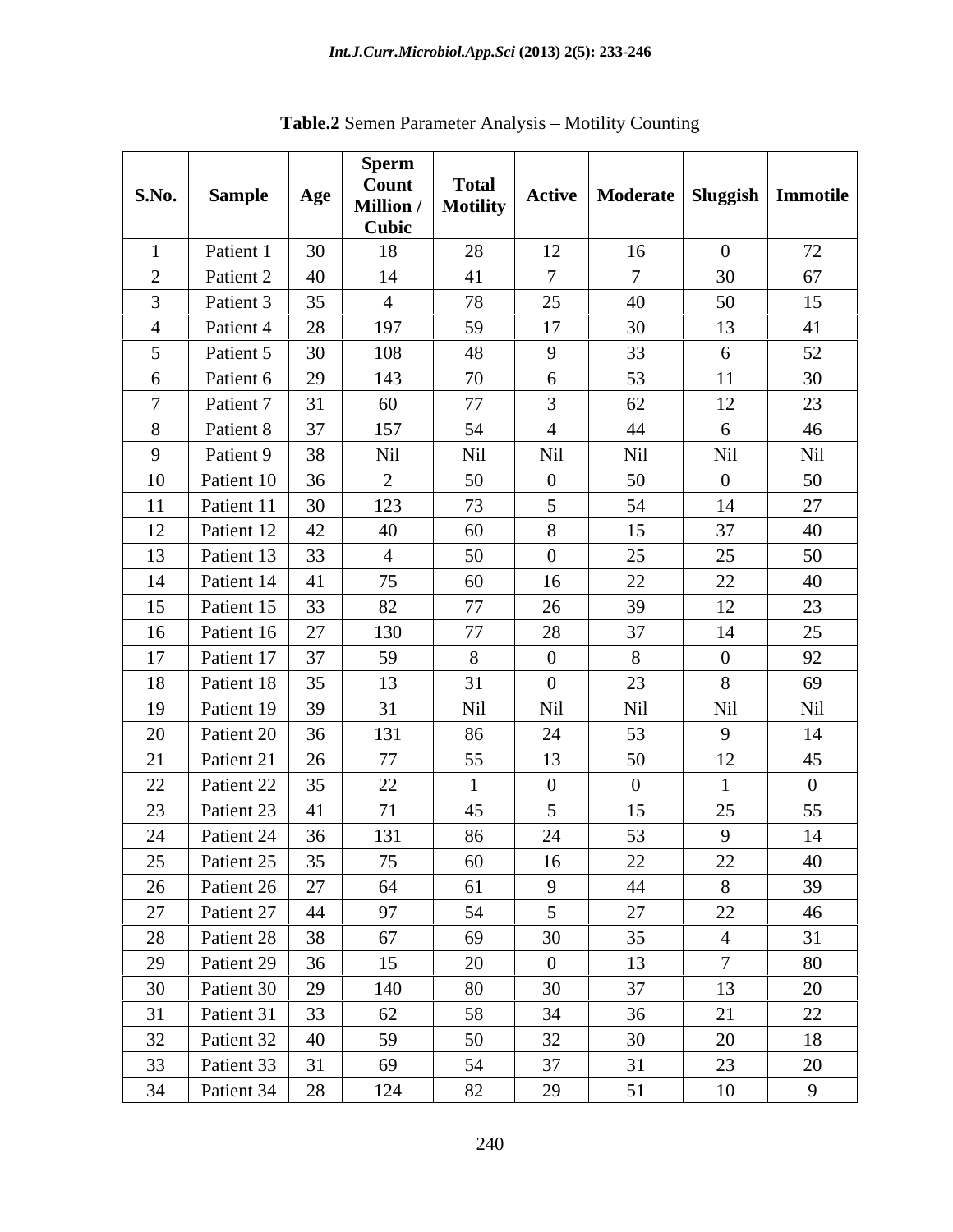## *Int.J.Curr.Microbiol.App.Sci* **(2013) 2(5): 233-246**

| 35 Patient 35   | 30                     | 102           | 78  | 30 <sup>2</sup> |  | $\mathbf{L}$   |
|-----------------|------------------------|---------------|-----|-----------------|--|----------------|
| 36   Patient 36 | 37                     |               | ຼເລ |                 |  | $\Omega$<br>32 |
| 37   Patient 37 | 30                     | 87            | 53  | 27              |  | 35             |
| 38 Patient 38   | $\Delta$               |               | 48  | 30 <sup>2</sup> |  | 18             |
| $39$ Patient 39 | 35 <sup>5</sup>        |               | 51  |                 |  | 19             |
| 40   Patient 40 | 32 <sub>1</sub><br>سەپ | $\mathcal{R}$ | 49  | 34              |  | 23             |

Table.3 Semen Parameter Analysis - Physical Character

| Sample   Age  <br>$\overline{N_0}$                                             | Colour                                                                                         | Volume<br>  pH   Reaction   Viscosity<br>(ml) |                 |                           | Liquefact Count<br>Million Motili WBC<br>ion /Cubic ty % /ml<br><b>Impression</b>         |  |  |  |  |  |
|--------------------------------------------------------------------------------|------------------------------------------------------------------------------------------------|-----------------------------------------------|-----------------|---------------------------|-------------------------------------------------------------------------------------------|--|--|--|--|--|
| Patient 1<br>- 30 F                                                            | Grey<br>Yellow                                                                                 | 3.7<br>7.4 Alkaline                           | Thin            | 18<br>Normal              | Oligoasthenozo<br>0.7<br>ospermia                                                         |  |  |  |  |  |
| Patient 2                                                                      | Grey<br>$140$ Opaque                                                                           | 4.5<br>7.6 Alkaline                           | Thin            | 14<br>Normal              | Oligoasthenozo<br>$\begin{array}{ c c c c c } \hline \end{array}$ 43<br>0.5<br>ospermia   |  |  |  |  |  |
| Patient 3<br>35 I                                                              | Grey<br>Opaque                                                                                 | 7.6 Alkaline Viscous                          |                 | Normal  <br>$\sim$ 4      | Oligoasthenozo<br>65  <br>0.4<br>ospermia                                                 |  |  |  |  |  |
| Patient 4                                                                      | Grey<br>$28$ Opaque                                                                            | 7.6 Alkaline<br>$0.6\,$                       | Thin            | 197<br>Normal             | Normo<br>59<br>$0.4\,$<br>Zoospermia                                                      |  |  |  |  |  |
| Patient 5                                                                      | Grey<br>30 Opaque                                                                              | 1.2<br>7.6 Alkaline                           | Thin            | $2\frac{1}{2}$ Hours      | Astheno<br>108 48<br>$0.6\,$<br>zoospermia                                                |  |  |  |  |  |
| Patient 6                                                                      | Grey<br>$29$ Opaque                                                                            | 2.8<br>7.6 Alkaline                           | Viscous         | 143<br>Normal             | Mild astheno<br>0.7<br>70 L<br>zoospermia                                                 |  |  |  |  |  |
| Patient 7                                                                      | Grey<br>$31$ Opaque                                                                            | 7.6 Alkaline                                  | Thin            | 60<br>Normal              | Mild astheno<br>77 <b>I</b><br>$0.6\,$<br>zoospermia                                      |  |  |  |  |  |
| 8 Patient 8                                                                    | Grey<br>Opaque                                                                                 | 1.6<br>7.4 Alkaline                           | Thin            | 157<br>Normal             | Mild astheno<br>$\frac{1}{54}$ 1<br>$0.6\,$<br>zoospermia                                 |  |  |  |  |  |
| 9 Patient 9                                                                    | Grey<br>$38$ Opaque                                                                            | 8 Alkaline                                    | Thin            | Nil<br>Normal             | Nil Plenty<br>Azoospermia                                                                 |  |  |  |  |  |
| $10$ Patient 10   36   Opaque                                                  | Grey                                                                                           | 1.7<br>7.8 Alkaline                           | Thin            | Normal<br>$\overline{3}$  | Severe oligo<br>50<br>0.6<br>Zoospermia                                                   |  |  |  |  |  |
| $11$ Patient 11   30   Opaque                                                  | Grey                                                                                           | 1.5<br>7.6 Alkaline                           | High<br>Viscous | Normal                    | Astheno<br>$144$ 71<br>0.3<br>zoospermia                                                  |  |  |  |  |  |
| 12 Patient 12<br>42                                                            | Grey<br>Opaque                                                                                 | 1.3<br>7.6 Alkaline                           | Thin            | Normal                    | the control of the control of the<br>Mild astheno<br>140 60<br>0.5<br>zoospermia          |  |  |  |  |  |
| 13 Patient 13                                                                  | Grey<br>33 Opaque                                                                              | 2.5<br>7.8 Alkaline                           | Viscous         | Normal<br>$\sim$ 4        | Oligoastheno<br>ospermia<br>0.7<br>50                                                     |  |  |  |  |  |
| 14 Patient 14                                                                  | Grey<br>$\begin{array}{ c c c c c } \hline \end{array}$ 41   Opaque                            | 7.6 Alkaline<br>2.6                           | <b>Viscous</b>  | Normal<br>$6\overline{6}$ | the control of the control of the control of<br>Oligoastheno<br>25<br>$0.6\,$<br>ospermia |  |  |  |  |  |
| $15$ Patient 15                                                                | Grey<br>$\begin{array}{ c c c c c } \hline \text{I} & 33 & \text{Opaque} \\\hline \end{array}$ | 7.6 Alkaline<br>2.5                           | High<br>Viscous | 82<br>Abnormal            | Normo<br>$\frac{1}{27}$<br>$0.6\,$<br>Zoospermia                                          |  |  |  |  |  |
| 16 Patient 16                                                                  | Grey<br>Opaque                                                                                 | 3.4<br>7.6 Alkaline                           | Thin            | 82<br>Normal              | Astheno<br>77  <br>$0.6\,$<br>zoospermia                                                  |  |  |  |  |  |
| $\begin{array}{ c c c c c c c c } \hline \end{array}$ Patient 17   37   Opaque | Grey                                                                                           | 1.2 7.6 Alkaline                              | Thin            | 59<br>Normal              | Asthenozoosper<br>$0.6\,$<br>8 <sup>1</sup><br>mia                                        |  |  |  |  |  |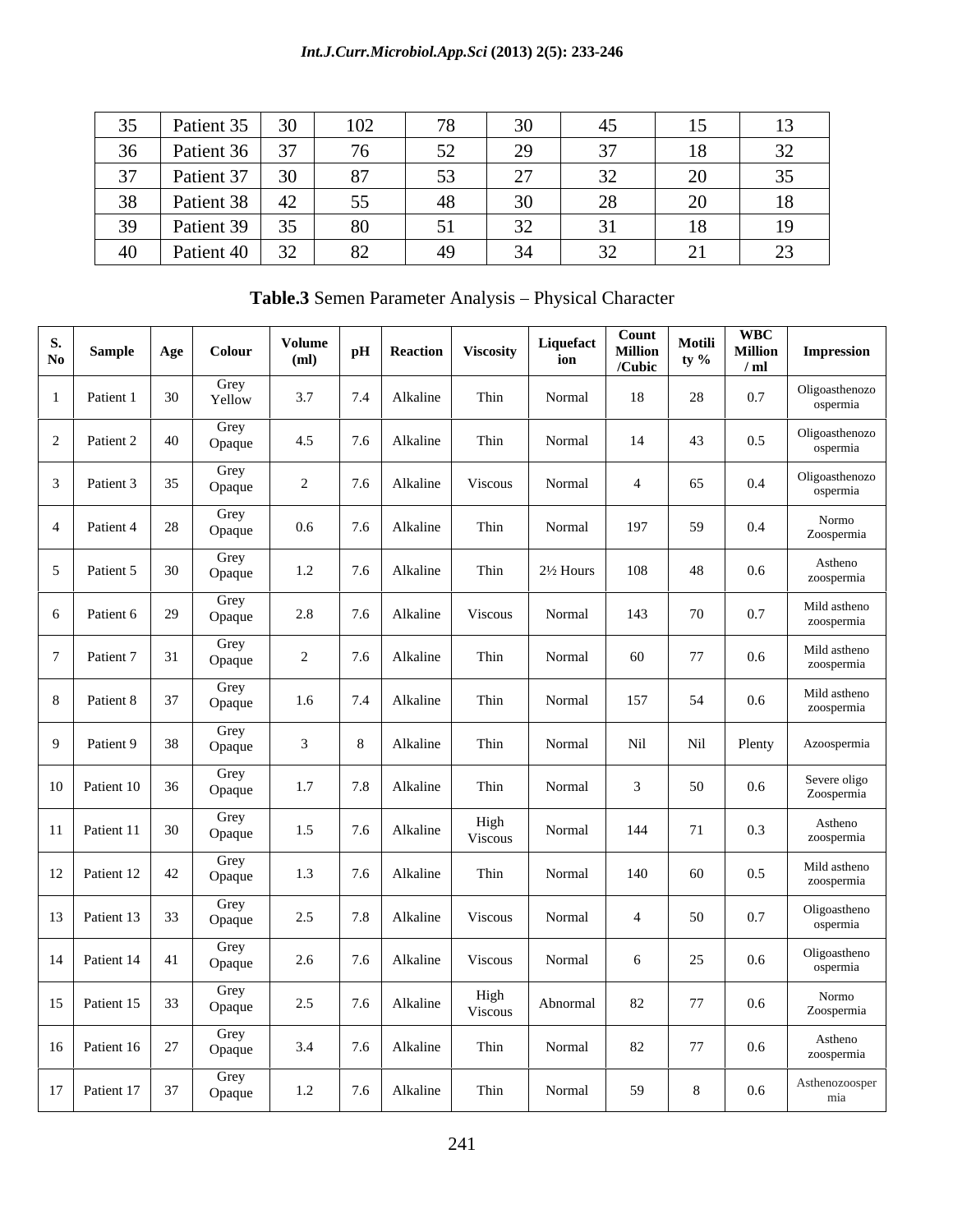| <u>recognized by the contract of the contract of the contract of the contract of the contract of the contract of the contract of the contract of the contract of the contract of the contract of the contract of the contract of</u><br>$\begin{array}{ c c c c c } \hline S. & \text{Sample} & \text{Age} & \text{Colour} & \\\hline \end{array}$ |                                                                                            | $ \cdot $ volume   pH   Reaction   Viscosity                                                        |                |                                   | Liquefact<br>ion | VBC<br>Million Motili Million<br>Villion (Villion / ml                     |         | <b>Impression</b>          |
|----------------------------------------------------------------------------------------------------------------------------------------------------------------------------------------------------------------------------------------------------------------------------------------------------------------------------------------------------|--------------------------------------------------------------------------------------------|-----------------------------------------------------------------------------------------------------|----------------|-----------------------------------|------------------|----------------------------------------------------------------------------|---------|----------------------------|
| $\overline{\phantom{a}}$<br>18   Patient 18   35                                                                                                                                                                                                                                                                                                   | Grey<br>Opaque                                                                             | 1.8 7.6 Alkaline                                                                                    |                | Thin                              | Normal           | 13   31                                                                    | 0.3     | Oligoastheno<br>ospermia   |
| 19   Patient 19   39   Opaque<br><u> The Common Section of the Common Section of the Common Section of the Common Section of the Common Section of</u>                                                                                                                                                                                             | Grey                                                                                       | 0.9 7.6 Alkaline                                                                                    |                | $\mathbf{I}$ Thin $\mathbf{I}$    | Normal           | 31   Nil                                                                   | 0.3     | Azoospermia                |
|                                                                                                                                                                                                                                                                                                                                                    | Grey                                                                                       |                                                                                                     | 7.6 Alkaline   | Thin                              | Normal           | 31   86                                                                    | 0.5     | Normo<br>Zoospermia        |
| $\begin{array}{ c c c c c c c c } \hline \end{array}$ 21   26   Opaque                                                                                                                                                                                                                                                                             | Grey                                                                                       | $0.8\,$                                                                                             | 7.6 Alkaline   | Thin                              | Normal           | 77<br>55                                                                   | 0.6     | Mild astheno<br>zoospermia |
| 22   Patient 22   35   Opaque<br><u> The Common Section of the Common Section of the Common Section of the Common Section of the Common Section of</u>                                                                                                                                                                                             | Grey                                                                                       | 0.4                                                                                                 |                | 7.8   Alkaline   Viscous   Normal |                  | $2 \mid 1 \mid$                                                            | $0.6\,$ | Oligoasthenozo<br>ospermia |
| $\begin{array}{ c c c c c c c c } \hline 24 & \text{Patient 24} & 36 & \text{Opaque} \hline \end{array}$                                                                                                                                                                                                                                           | Grey                                                                                       | 1.0   7.6   Alkaline                                                                                |                | Thin                              | Normal           | 131 86                                                                     | 0.5     | Normo<br>Zoospermia        |
| 25   Patient 25   35<br><u> The Common Section of the Common Section of the Common Section of the Common Section of the Common Section of</u>                                                                                                                                                                                                      | Grey<br>Opaque                                                                             | 2.8 7.8 Alkaline                                                                                    |                | Thin                              | Normal           | 75<br>60                                                                   | 0.6     | Mild astheno<br>zoospermia |
| 26   Patient 26   27   Opaque                                                                                                                                                                                                                                                                                                                      | Grey                                                                                       | 2.4                                                                                                 | 7.6 Alkaline   | Thin                              | Normal           | 64   61                                                                    | $0.6\,$ | Mild astheno<br>zoospermia |
| $\begin{array}{ c c c c c c c c } \hline 27 & \text{Patient } 27 & 44 & \text{Opaque} \hline \end{array}$                                                                                                                                                                                                                                          | Grey                                                                                       | 1.5   7.8   Alkaline                                                                                |                | Thin                              | Normal           | 97 54                                                                      | $0.6\,$ | Normo<br>Zoospermia        |
| 28   Patient 28   38   Opaque                                                                                                                                                                                                                                                                                                                      | Grey                                                                                       | $0.4\,$                                                                                             | 7.6 Alkaline   | Thin                              | Normal           | 67<br>$\begin{array}{ccc} & 69 \end{array}$                                | $0.6\,$ | Normo<br>Zoospermia        |
| $\begin{array}{ c c c c c c } \hline 29 & \text{Patient } 29 & 36 & \text{Opaque} \hline \end{array}$                                                                                                                                                                                                                                              | Grey                                                                                       | 1.8                                                                                                 | 7.2 Alkaline   | Thin                              | Normal           | 15                                                                         | 20 0.4  | Oligoasthenozo<br>ospermia |
| 30   Patient 30   29   Opaque                                                                                                                                                                                                                                                                                                                      | Grey                                                                                       | 2.6 7.2 Alkaline                                                                                    |                | Thin                              | Normal           | 140 80                                                                     | 0.5     | Normo<br>Zoospermia        |
| <u> The Communication of the Communication of the Communication of the Communication of the Communication of the Communication of the Communication of the Communication of the Communication of the Communication of the Commun</u>                                                                                                               | Grey<br>33 Opaque                                                                          | 1.6                                                                                                 | $7.2$ Alkaline | Thin                              | Normal           | 75 69                                                                      | $0.6\,$ | Normo<br>Zoospermia        |
| $\begin{array}{ c c c c c c } \hline \end{array}$ 2   22   40   Opaque                                                                                                                                                                                                                                                                             | Grey                                                                                       | 2.4                                                                                                 | 7.6 Alkaline   | $\frac{1}{2}$ Thin $\frac{1}{2}$  | Normal           | 96   53   0.5                                                              |         | Oligoasthenozo<br>ospermia |
| 33 Patient 33 31 Grey<br>Opaque                                                                                                                                                                                                                                                                                                                    |                                                                                            |                                                                                                     |                |                                   |                  | 2.5 7.8 Alkaline Thin Normal 125 75 0.6                                    |         | Normo<br>Zoospermia        |
| 34 Patient 34 28 Opsulent<br><u> La Carlo de Carlo de Carlo de Carlo de Carlo de Carlo de Carlo de Carlo de Carlo de Carlo de Carlo de Carlo</u>                                                                                                                                                                                                   |                                                                                            | 0.6 7.2 Alkaline                                                                                    |                | Thin                              | Normal           | 65 67                                                                      | $0.6\,$ | Normo<br>Zoospermia        |
| 35   Patient 35   30   Opsulent  <br><u> The Communication of the Communication of the Communication of the Communication of the Communication of the Communication of the Communication of the Communication of the Communication of the Communication of the Commun</u>                                                                          | Grey<br>$\overline{\phantom{a}}$ and $\overline{\phantom{a}}$ and $\overline{\phantom{a}}$ | 1.5   7.8   Alkaline                                                                                |                | Thin                              | Normal           | 93<br>50                                                                   | 0.5     | Mild astheno<br>zoospermia |
| 36 Patient 36 37 Grey<br>Opaque<br><u> The Communication of the Communication of the Communication of the Communication of the Communication of the Communication of the Communication of the Communication of the Communication of the Communication of the Commun</u>                                                                            |                                                                                            | 0.4   7.6   Alkaline                                                                                |                | Thin                              | Normal           | 69 67                                                                      | $0.6\,$ | Mild astheno<br>zoospermia |
| 37 Patient 37 30 Grey<br>Opaque                                                                                                                                                                                                                                                                                                                    |                                                                                            | 2.3 7.6 Alkaline<br>the contract of the contract of the contract of the contract of the contract of |                | Thin                              | Normal           | 123 78                                                                     | 0.5     | Normo<br>Zoospermia        |
| 38 Patient 38 42 Opaque                                                                                                                                                                                                                                                                                                                            |                                                                                            | 1.8   7.4   Alkaline                                                                                |                | Thin                              | Normal           | 17<br>23                                                                   | 0.5     | Normo<br>Zoospermia        |
| 39 Patient 39                                                                                                                                                                                                                                                                                                                                      | Grey<br>Opaque                                                                             | 2.4   7.8   Alkaline                                                                                |                | Thin                              | Normal           | 67<br>$\begin{array}{ c c c c c } \hline \text{69} & \text{1} \end{array}$ | 0.3     | Oligoastheno<br>ospermia   |
| <u> The Common Section of the Common Section of the Common Section of the Common Section of the Common Section of</u><br>$\begin{array}{ c c c c c c } \hline \end{array}$ 40   Patient 40   32   Opaque                                                                                                                                           | Grey                                                                                       | 1.5   7.2   Alkaline                                                                                |                | Thin                              | Normal           | 85<br>52                                                                   | 0.5     | Oligoasthenozo<br>ospermia |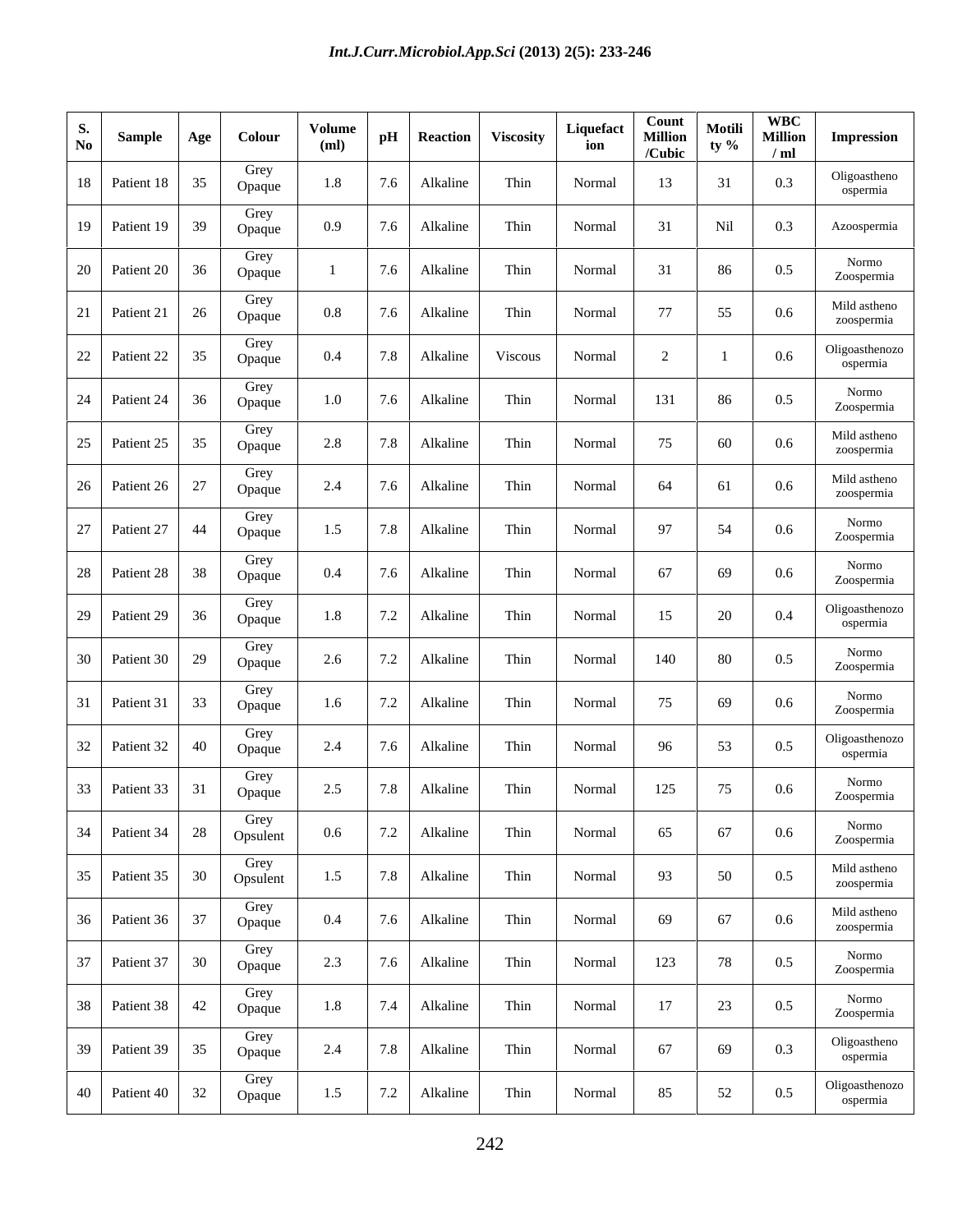| <b>Test</b> | <b>Inoculation doses</b>                                     | Initial |    | <b>Incubation (hour)</b> |                    |                                   |                |
|-------------|--------------------------------------------------------------|---------|----|--------------------------|--------------------|-----------------------------------|----------------|
|             | $\vert$ organisms $\vert$ (microorganisms/ml) motility index |         |    |                          | $1\frac{1}{2}$     |                                   | <b>Control</b> |
|             | $2 \times 10^{-1}$                                           | 69      |    |                          | $\Omega$<br>$\sim$ | $\begin{array}{c} 00 \end{array}$ |                |
|             | $2 \times 10^{\circ}$                                        | 69      |    |                          | $00\,$             | $00\,$                            |                |
|             | $2 \times 10^5$                                              | 69      |    |                          | $00\,$             | $00\,$                            | un inoculated  |
|             | $2 \times 10^{6}$                                            |         | ັບ | $\mathsf{U}\mathsf{L}$   | $00\,$             | $00\,$                            |                |

**Table.4** Motility index at the beginning and ½ - 2 Hours incubation with *Candida albicans*

**Table.5** Motility index at the beginning and ½ - 2 Hour incubation with *Candida tropicalis*

| <b>Test</b>   | <b>Inoculation doses</b>            | Initial matili |                          | <b>Incubation (hour)</b>                                             | <b>Control</b> |  |
|---------------|-------------------------------------|----------------|--------------------------|----------------------------------------------------------------------|----------------|--|
| organisms     | $\vert$ (microorganisms/ml) $\vert$ | index          | 1/2<br>$\overline{ }$    | $\begin{array}{ c c c c }\n\hline\n1 & \frac{1}{2} & 2\n\end{array}$ |                |  |
|               | $2 \times 10^3$                     | $\overline{a}$ |                          | $\Omega$                                                             |                |  |
| id            | $2 \times 10^4$                     | $\overline{a}$ | $\overline{\phantom{a}}$ | $\sim$                                                               | un inoculated  |  |
| $\sim$ $\sim$ | 2 x 10 <sup>°</sup>                 | $\overline{a}$ |                          | - 1 J I                                                              | $00\,$         |  |
|               | $2 \times 10^{\circ}$               | $\overline{a}$ |                          | $00\,$                                                               | $00\,$         |  |

**Table.6** Motility index at the beginning and ½ - 2 Hours incubation with *Cryptococcus neoformans*

| <b>Test</b><br>organisms | <b>Inoculation does</b><br>$\vert$ (microorganisms/ml) $\vert$ | <b>Initial motility</b><br>index | 1/2<br>$\sqrt{2}$ | <b>Incubation</b> (hour)<br>$1 \mid 1\frac{1}{2}$ | $\overline{\phantom{0}}$ | <b>Control</b> |
|--------------------------|----------------------------------------------------------------|----------------------------------|-------------------|---------------------------------------------------|--------------------------|----------------|
|                          | $2 \times 10^3$                                                | 86                               | 60                | $32 \mid 10 \mid 00$                              |                          |                |
|                          | $2 \times 10^4$                                                | 86                               | 56                | 28 04 00                                          |                          |                |
|                          | $2 \times 10^5$                                                | 86                               | 5750              | 20 00 00                                          |                          | un inoculated  |
|                          | $2 \times 10^{6}$                                              | 86                               | 48                | 15 00 00                                          |                          |                |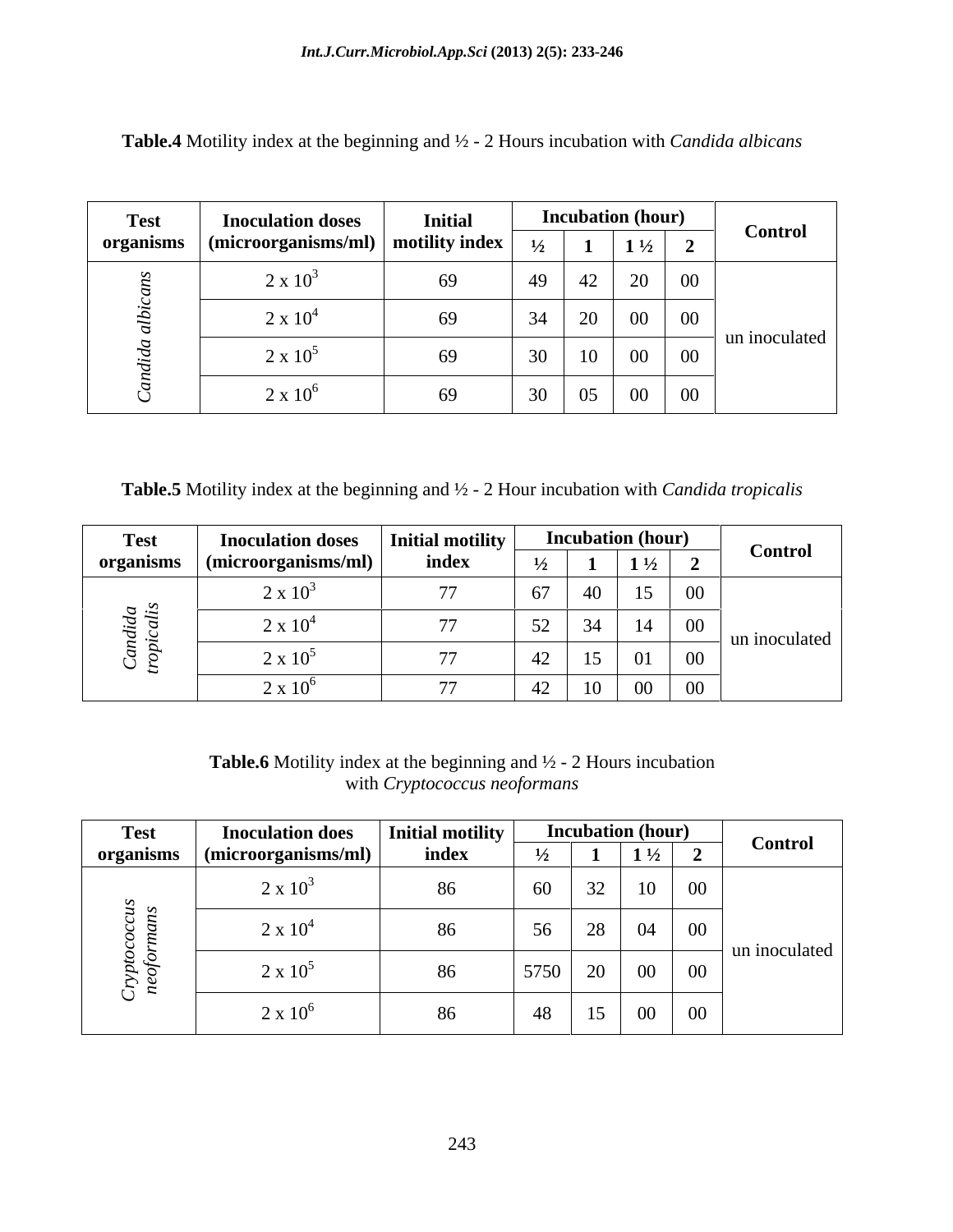| <b>Test</b> | <b>Inoculation doses</b>                                   | <b>Initial</b> |            | <b>Incubation (hour)</b> |                                          |                     |  |
|-------------|------------------------------------------------------------|----------------|------------|--------------------------|------------------------------------------|---------------------|--|
| organisms   | $\vert$ (microorganisms/ml) $\vert$ motility index $\vert$ |                |            |                          | $1\frac{1}{2}$                           | <b>Control</b>      |  |
|             | $2 \times 10^5$                                            | 86             | 60         | $\lnot$<br>ັບ            | $\Omega$ $\Omega$ $\Omega$<br>$\angle U$ | 04                  |  |
|             |                                                            |                |            |                          |                                          |                     |  |
|             | 2 x 10                                                     |                |            |                          | -14                                      | 00<br>un inoculated |  |
|             | 2 x 10                                                     |                |            |                          | -04                                      | $00\,$              |  |
|             | 2 x 10                                                     |                | $\sim$ $-$ |                          | 00 <sup>1</sup>                          | $00\,$              |  |

## **Table.6** Motility index at the beginning and ½ - 2 Hours incubation with *Saccharomyces cerevisiae*

**Table.7** Motility index at the beginning and ½ - 2 Hours incubation with *Klebeiella pneumoniae*

| <b>rest</b> | <b>Inoculation doses</b>                                | <b>Initial</b> |                         | <b>Incubation (hour)</b> |        | control       |
|-------------|---------------------------------------------------------|----------------|-------------------------|--------------------------|--------|---------------|
| organisms   | $\mid$ (microorganisms/ml) $\mid$ motility index $\mid$ |                |                         | $1\frac{1}{2}$ 2         |        |               |
|             | 2 x 10                                                  |                |                         | $\sim$ $\sim$            | 06     |               |
|             |                                                         |                |                         | 15                       | $00\,$ |               |
|             | 2 x 10                                                  |                | <b>OO</b>               | 53                       |        | un inoculated |
|             | $2 \times 10^5$                                         |                | $\sim$<br>$\cup$ $\cup$ | 05<br>$\sim$<br>$\omega$ | $00\,$ |               |
|             | $\sim$ A 10                                             |                | ᠰ᠘                      | $00\,$                   | $00\,$ |               |

Yeast infection in sperm cells is also a  $\frac{1}{2}$  in this study highly motilecouples undergoing *in-vitro* fertilitition. However, the reason for infertility are thought to be inhibiting sperm motility either by directly or by agglutinating adjusted to body temperature. The extracellular product that immobilize the sperm and also due to the secretion of exogenous and endogenous microbial enzymes which lead to the motility and results in increase in the number of dead sperm apart from the testicular part. If the microbial infection occurs in testicular part complete spermatogenesis cycle will get affect.

common problem of male partners from normozoospermia patient semen sample sperm motility or by secreting inoculated specimens were kent at body morphological defects and changing found in the literature, most of these biochemical characteristics of semen studies are difficult to interpret, because In this study highly motile normozoospermia patient semen sample were inarbated for 2 hours with various uropathogenic organism to eliminate rapid growth of microorganism in the incubator adjusted to body temperature. inoculated specimens were kept at body temperature with controls. This resulted rapid motility loss and survival time was much shorter than compare to controls. Many contradictory reports have been there is no control group as well as of incubation in short and microorganisms are also belongs to uropathogenic group.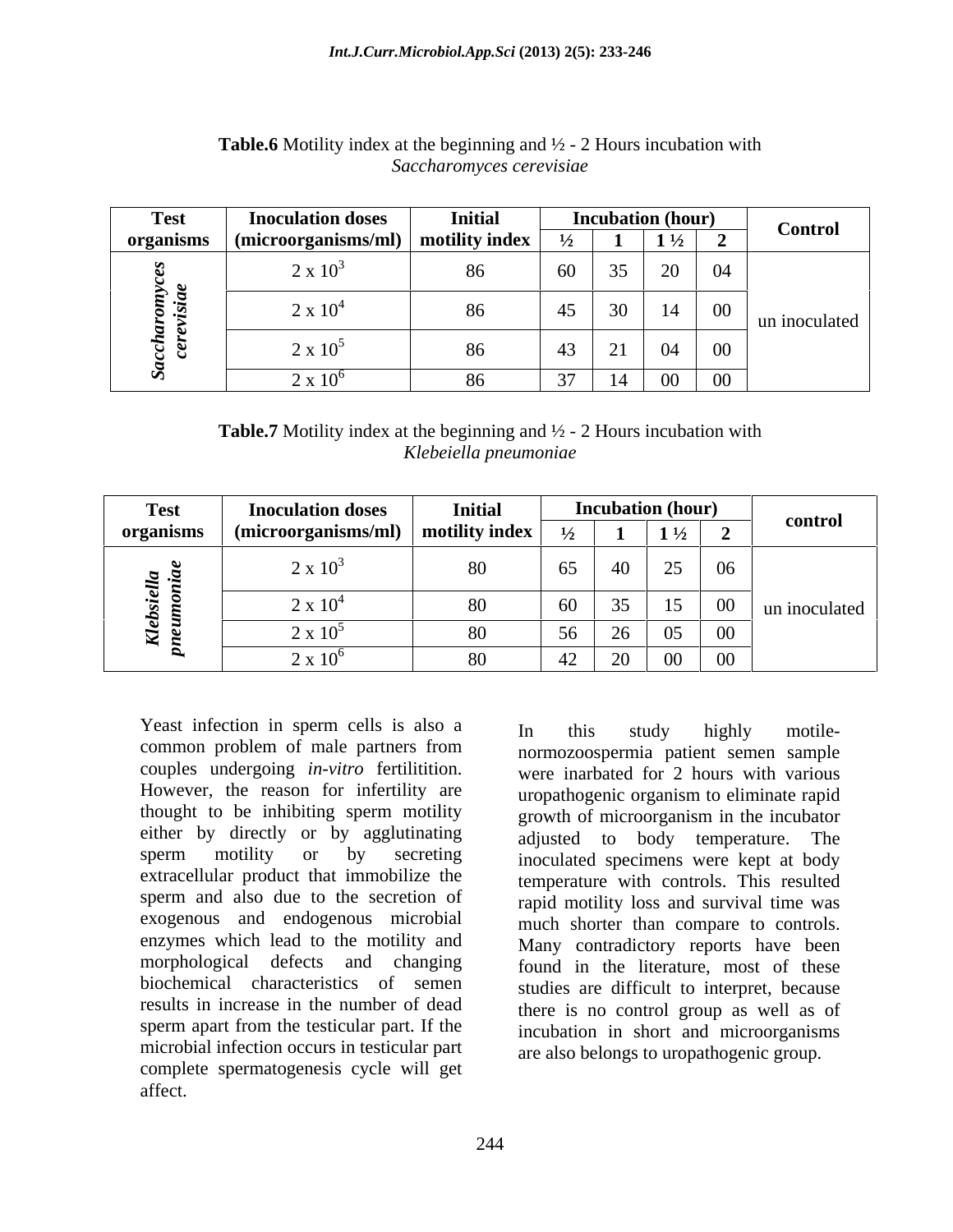In this study reports have been interpret other, in this invitro studies comparison with control group duration of incubation between *Candida albicans*, *Candida* hours long, as well as studies are belongs *tropicalis, Cryptococcus neoformans*, to urapathogenic groups. Incubation of Saccharomyees crevisiae, Klebsiella spermatozoa with Candida albicans, at *pheumonia*, of concentration with  $\frac{1}{2}$  an  $2x10^3$  to  $2x10^6$  microorganisms/ml hour to 2 hour incubation shows gradual  $2x10<sup>3</sup>$  to  $2x10<sup>6</sup>$  microorganisms/ml hour to 2 hour incubation shows gradual concentration resulted in 48.25% of motility in 1/2 an hour incubation, 5.25% of particularly *Candida albicans* has the motility in 1 hour incubation, 1.25% in  $1\frac{1}{2}$  significant deficiency in sperm motility an hour incubation, 0% of motility with 2 even from  $\frac{1}{2}$  an hour to 2 hours incubation hour incubation and control motility has in all concentration. No one these no significant change up to 2 hour incubation have been found. Experiments have clearly been documented in semen with Candida tropicalis indicated 60.75% specimens of patient with male accessory of motility with ½ hour incubation, 24.75% of motility in 1 hour incubation, derived from experimental *in vitro* studies 7.5% of motility with 1½ hour incubation, which have reveals the uropathogenic 0% of motility with 2 hours incubations, microbial infection in semen which plays a and control motility has no significantly change up to 2 hours incubation have been

Incubation of spermatozoa with infections in sperm have been paid *Cryptococcus neoformans* 55.75% of motility with  $\frac{1}{2}$  hour, 25.75% at 1 hour,  $10.25\%$  in  $1\frac{1}{2}$  an hour, 0% motility with 2 hours of incubation, there is no significant changes on control motility up to 2 hours incubation. Experiments on co-incubation with *saccharomyces cereviside* indicated  $68.75\%$  of motility with  $\frac{1}{2}$  hour,  $37.75\%$  analysis was performed according to with 1 hour, 25.75% with  $1 \frac{1}{2}$  an hour and  $WHO$  outdelines 5.5% with 2 hours of incubation and control motility has no significant decline

hour, 1.5% with 2 hours of incubation, and control motility has no significant decline up to 2 hours incubation have been found. Other authors of attributed decreased In this study, highly motile preparation of spermatozoa motility in ejaculates spermatozoa was co-incubated for 2 hours incubated with microorganisms because of with various uropathogenic organisms. increased fructose consumption similar to Thus providing new definitions of the

between *Candida albicans, Candida tropicalis, Cryptococcus neoformans, Saccharomyees crevisiae, Klebsiella pneumonia*, of concentration with ½ an deficiency in the sperm motility, particularly *Candida albicans* has the significant deficiency in sperm motility even from ½ an hour to 2 hours incubation phenomena that are evident in *in vitro* gland infection. Thus the observation major role in infertility factors.

found. Male Urogenital tract infection plays an important role in men infertility. Yeast attention as a major cause of male infertility. Microbiological investigation of semen sample of infertile men attending to infertility clinic and evaluation of the effects of yeast based on semen quality. 40 infertile men were evaluated by standard culture plate method; standard semen analysis was performed according to WHO guidelines.

up to 2 hours incubation.<br>the yeast infection in sperm and the rate of Experiment with *Klebsiella pneumonia*,<br>motility rate decline 55.75% with  $\frac{1}{2}$  hour,<br>motility rate decline 55.75% with  $\frac{1}{2}$  hour,  $30.25\%$  with 1 hour, 11.25% with 1  $\frac{1}{2}$  an  $\frac{30.25\%}{20000}$  the negative of membels is like There was a significant relation between no motile and morphologically abnormal sperm. The quality of sperm motility was significantly decreased in contaminated semen; the percentage of morphologically normal sperm was lower.